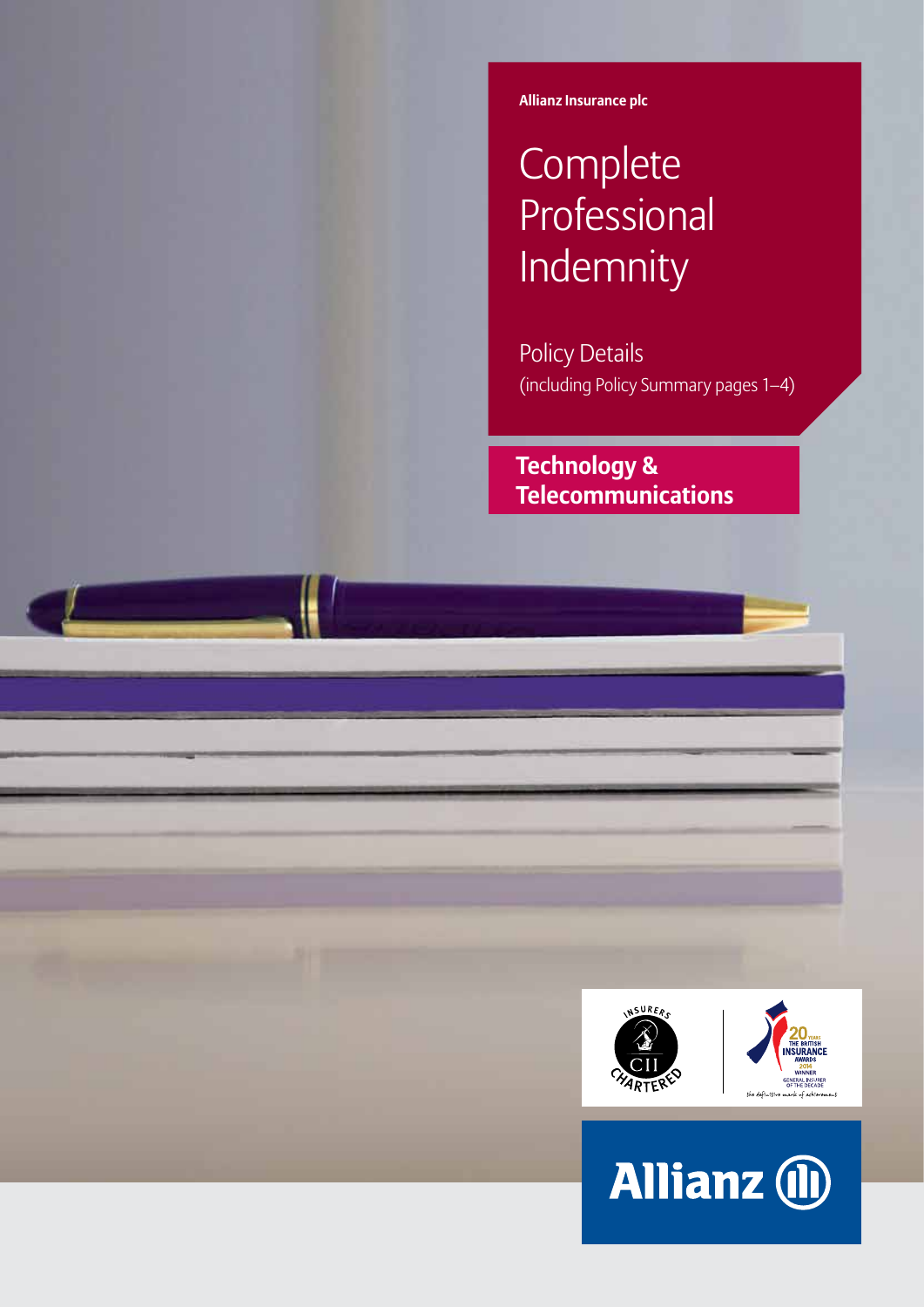# Policy Summary



This is a Policy Summary only and does not contain full terms and conditions of the contract of insurance. Some covers are optional and will only apply if you have selected them. Full terms and conditions can be found in the policy documents, a copy of which is available on request.

## What is Professional Indemnity Insurance?

Professional Indemnity insurance covers your legal liability arising from your professional services in the event that a third party claims to have suffered a loss as a result of your professional negligence.

Professionals may owe a duty of care to anybody who might reasonably rely upon the service or advice they have provided. In today's commercial world, clients expect high standards of service and are more inclined to resort to litigation when such standards have not been met.

Professional Indemnity insurance is designed to provide protection against such claims, providing an indemnity for damages which are awarded against your business, for legal costs in defending the claim and for costs that may be awarded against you subject to the policy terms and conditions.

Any business or person who provides services such as advice, design, or offers their skills or knowledge services in a professional category should consider Professional Indemnity insurance.

This Professional Indemnity insurance Policy is underwritten by Allianz Insurance plc.

# What is the policy duration?

This policy has a 12 month period of insurance (unless shown differently on your policy schedule), and is annually renewable.

# Will I have any cancellation rights?

You have the right to cancel the policy and receive a return of premium paid, less an administration charge of £50 and an amount representing the cover you have received to date.

This is subject to certain terms and conditions, full details of which can be found in the policy wording.

### How do I make a complaint?

Allianz aim to get it right, first time every time. If we make a mistake we will try to put it right promptly.

Allianz will always confirm to you receipt of your complaint within 5 working days and do our best to resolve it within 4 weeks. If we cannot we will let you know when an answer may be expected.

If we have not resolved the situation within 8 weeks we will provide you with information about the Financial Ombudsman Service.

If you have a complaint about anything other than the sale of the policy, please contact our Customer Satisfaction Manager at:

Customer Satisfaction Manager Allianz Insurance plc 57 Ladymead Guildford Surrey GU1 1DB

Telephone number: **01483 552438** Fax number: **01483 790538** Email: **acccsm@allianz.co.uk**

Using our complaints procedure or referral to the Financial Ombudsman Service does not affect your legal rights.

### Would I receive compensation if Allianz were unable to meet its liabilities?

Allianz Insurance plc contributes to the Financial Services Compensation Scheme (FSCS). You may be entitled to compensation from the FSCS if we are unable to meet our liabilities. Further information about compensation scheme arrangements is available at www.fscs.org.uk, by emailing enquiries@fscs.org.uk or by phoning the FSCS on 0800 678 1100 or 0207 741 4100.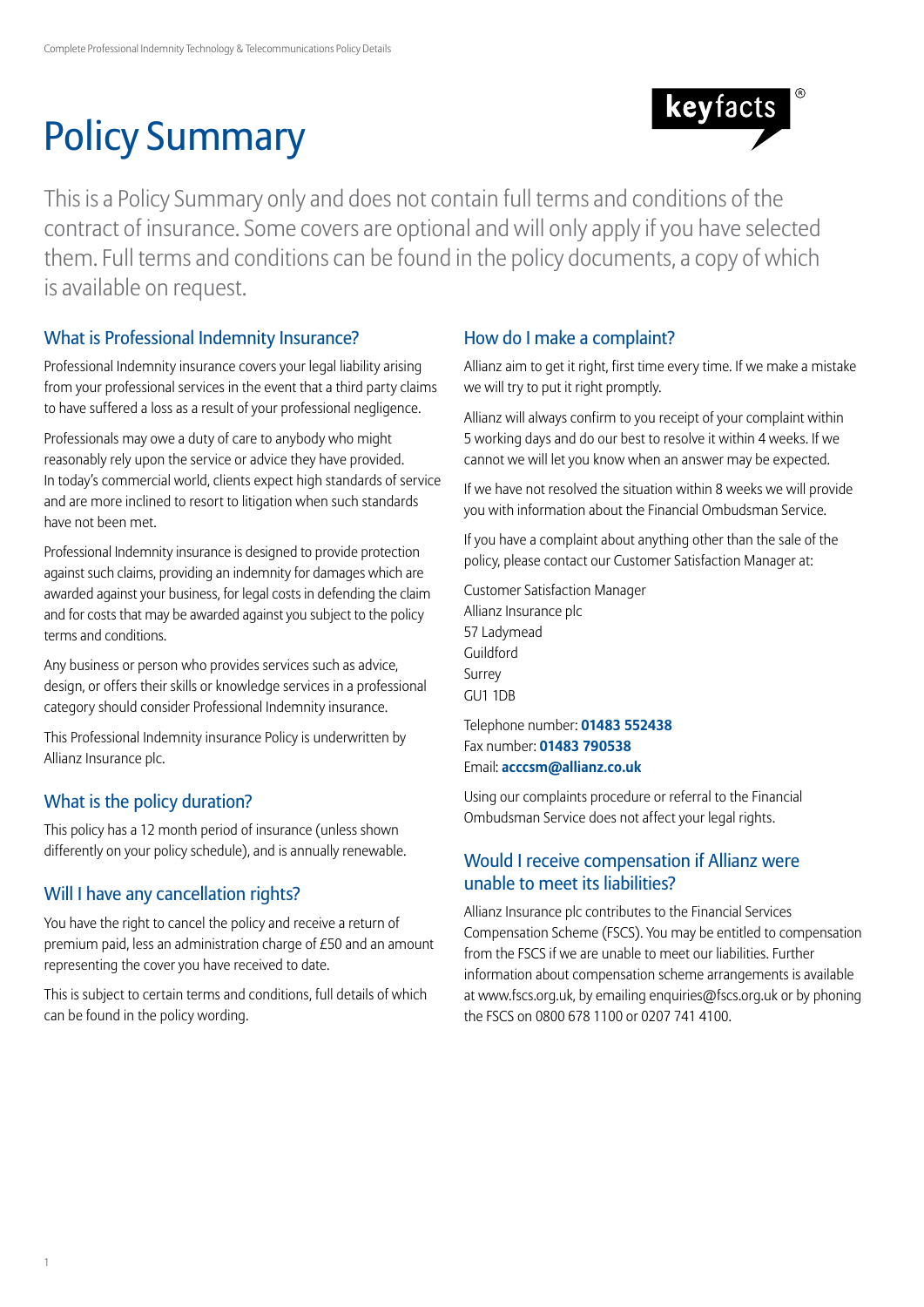### How do I make a claim?

If you need to claim, your dedicated claims handler will help and guide you through the process.

You can notify us of a claim by: Telephone: 0344 893 9500

Our claims helpline is available 24 hours a day, 7 days a week.

Post: Claims Division Allianz Insurance plc 500 Avebury Boulevard Milton Keynes MK9 2XX

Please have your policy number to hand and as much information about the claim as possible. For further information please see page 5.

### Please read the Policy

Please periodically review the policy and the policy schedule to make sure that it meets and continues to meet your needs and that you understand its terms, conditions, limits and exclusions.

If you wish to change anything or if there is any thing you do not understand please contact your insurance adviser.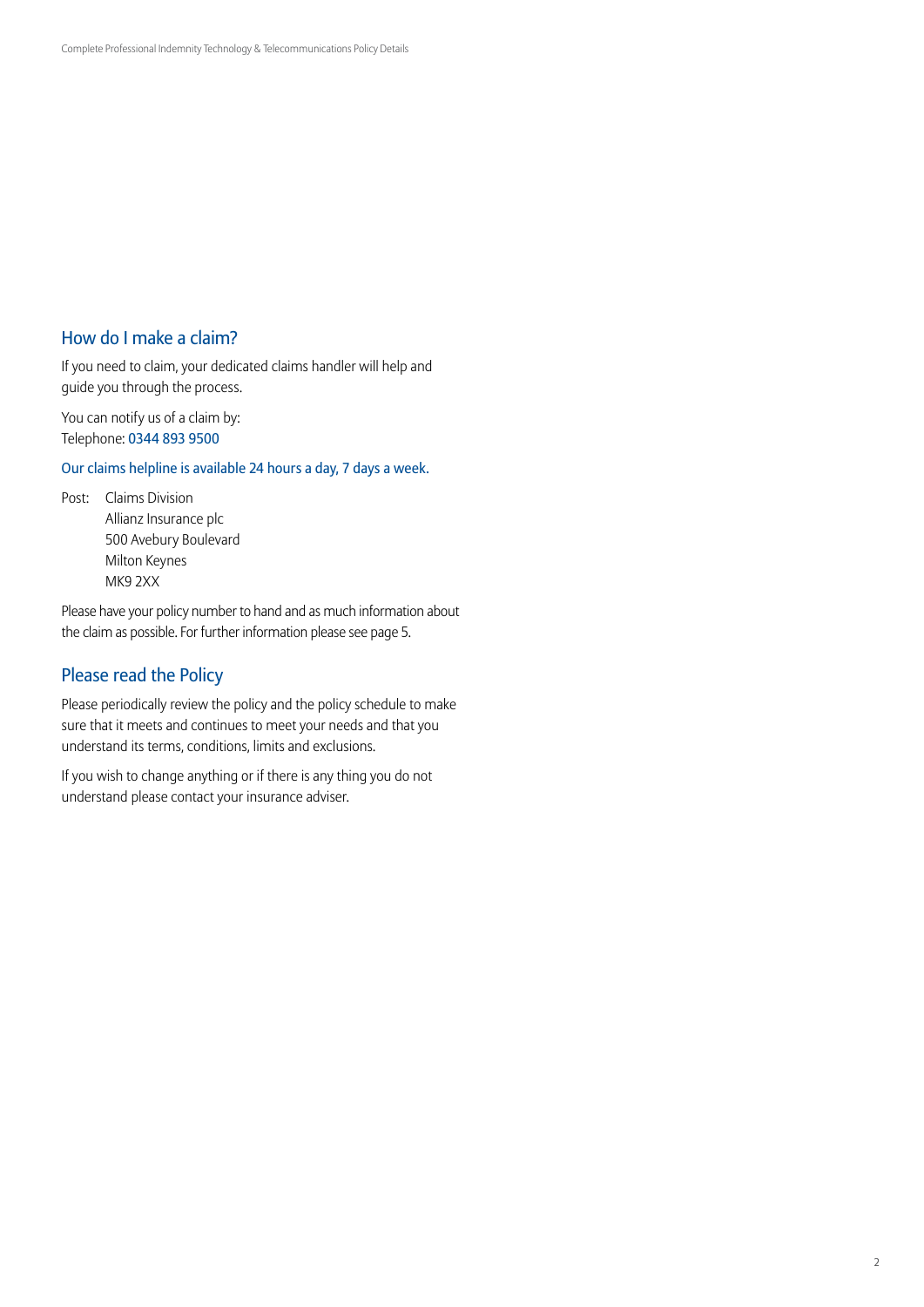# Core Cover

#### **Significant Features and Benefits Significant Features and Benefits**

- Professional Indemnity Insurance provides indemnity for losses arising from civil liability (including liability for claimant's costs and expenses incurred) arising in connection with your professional services including:-
	- breach of professional duty
	- infringement of copyright or intellectual property rights
	- breach of confidentiality
	- defamation
	- and other types of civil liability, unless specifically excluded.
- Insured Person cover extends to include you, past and present partners (or members of limited liability partnerships), directors, employees and their personal representatives in the event of death, incapacity, insolvency or bankruptcy.
- Fraud and Dishonesty Cover liability of your business to any third party resulting from fraudulent or dishonest conduct. Amounts payable will be in excess of the amounts recoverable from the dishonest or fraudulent person or their estates or legal representatives unless condoned by a partner or director.
- Lost Documents Cover costs of replacing or restoring documents lost or damaged in transit or in your custody or control up to a maximum of £100,000 in the aggregate during the period of insurance. An Excess of £250 applies to this cover, unless an alternative amount is specified in the Schedule.
- Court Attendance Cover if attending court as a witness by any principal, partner, member, director or employee when defending a claim, a rate of £300 per person per day (£150 per person per day for employees) is applicable.
- Mitigation Cover costs incurred in remediating or mitigating a loss or potential loss that may otherwise result in a claim subject to specific requirements.
- Disputed Fees Cover at our discretion we will compensate you for the Disputed Fees where you agree not to contest any outstanding fees and we decide that by not contesting any outstanding fees that this will prevent a claim.
- Specialist Consultants Cover claims resulting from any wrongful act of your specialist consultants, designers or subcontractors engaged in the performance of your professional services. Cover applies provided that you have not waived or otherwise impaired any rights of recourse against such persons.
- Joint Ventures Cover covers you against liability arising out of your professional services in respect of any joint venture, provided that you have previously declared to us all fees/turnover received from any joint venture subject to specific requirements.
- Automatic Acquisitions Cover extends cover during the period of insurance to include another entity where you obtain control of the composition of the board of directors or more than half of the voting power; or a holding of more than half of the issued share capital subject to specific requirements.

- Defence Costs Cover covers defence costs incurred with our prior written consent.
- Innocent Non Disclosure we will not exercise our rights to avoid the insurance cover for innocent non-disclosure or innocent misrepresentation.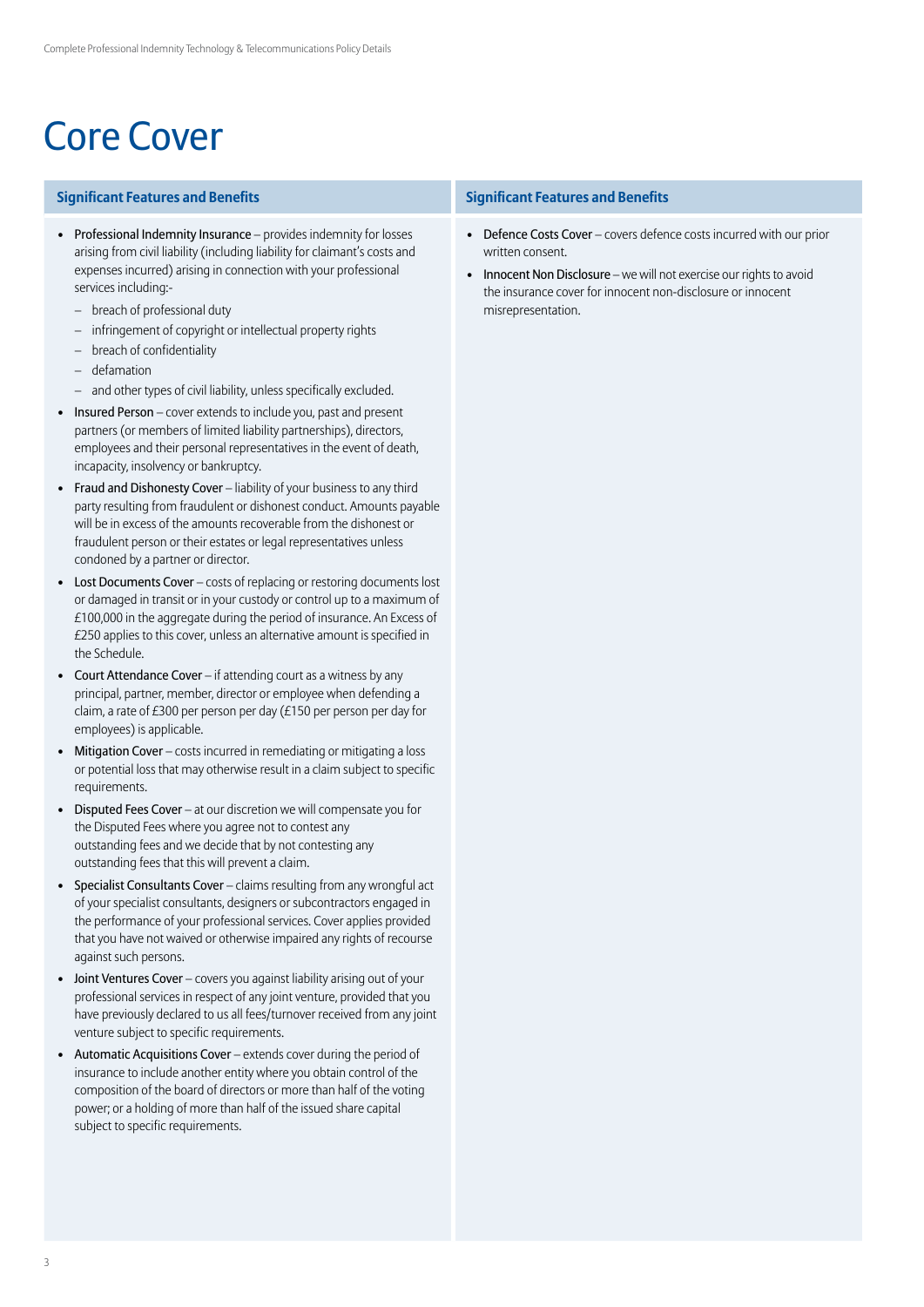# Core Cover (continued)

#### **Significant Exclusions or Limitations Significant Exclusions or Limitations**

#### • Claims Made Wording

- the insurance covers claims first made against you, and/or circumstances that may lead to a claim, notified to us during the period of insurance
- claims or circumstances which might give rise to a claim must be notified to us in writing as soon as reasonably possible and during the period of insurance.
- Limit of Liability
	- the Limit of Liability is specified in the Schedule and applies on an "any one claim" basis without aggregate limitation in the period of insurance (unless stated otherwise in the Schedule)
	- Defence Costs are payable in addition to the Limit of Liability.
- Excess the insurance will be subject to an excess, shown in the Schedule, which is the amount you must contribute towards settlement of a claim. No excess applies to Defence Costs or Court Attendance Cover.
- Cover exclusions:
	- Bodily injury/property damage unless arising from an actual or alleged failure to achieve the legally required standard of care, diligence and expertise in performing your professional services.
	- Contractual Liability arising out of, based upon or attributable to any liability assumed or accepted by an Insured under any contract or agreement or any guarantee, warranty or indemnity except;
		- (i) the Insured's warranty to its client to perform services with reasonable skill and care; or
		- (ii) the Insured's warranty to its client to supply goods that are of satisfactory quality or fit for their intended purpose; or
		- (iii) the Insured's warranty to its client that its goods or services will materially conform to an agreed written specification forming part of the contract with its client; or
		- (iv) the Insured's indemnity to its client that goods or services will not infringe the intellectual property rights of a third party or breach a duty of confidentiality; or
		- (v) the Insured's agreement in writing with a client to pay liquidated damages as the sole remedy for a breach of contract by the Insured, provided that the Insured can demonstrate to the Insurer's reasonable satisfaction that the liquidated damages are a genuine pre-estimate of the loss likely to be suffered by the client as a direct result of the breach of contract by the Insured.
	- Correcting Problems If the Insured failed to take reasonable steps to correct, at its own expense, any defect in its goods or services prior to acceptance by the client or within six months after acceptance by the client or any longer period contractually agreed with the client.
	- Pre-assessment of cost Failure to make an accurate preassessment of the cost of performing your professional services.
	- Counterfeit Goods arising out of, based upon or attributable to counterfeit goods, unless obtained from a source approved by the originator of the goods.

- Directors' and Officers' Liability any Claim arising out of, based upon or attributable to any Claim made against an Insured in their capacity as a director, officer, trustee, Member or partner of the Company in respect of the performance or non-performance of their duties as a director, officer, trustee, Member or partner of the Company.
- Employers' Liability any Claim by any person for bodily injury, sickness, disease or death incurred, contracted or occurring whilst under a contract of service or apprenticeship with an Insured or for any breach of any obligation owed by an Insured as an employer.
- Employment Practice Violation any Claim arising out of, based upon or attributable to any act, error or omission with respect to any employment or prospective employment of any past, present, future or prospective employee or Insured Person of any Company.
- Infrastructure arising out of, based upon or attributable to software or mechanical failure, electrical failure, including any electrical power interruption, surge, brown out or black out, or telecommunications or satellite systems failure, outside the direct control of an Insured.
- Inherent Defects arising out of, based upon or attributable to any inherent defect in any goods which originate from a third party.
- Insolvency Insolvency, liquidation, administration or receivership of your business or of any or of any insurance company, building society, bank, investment manager, stockbroker, investment intermediary, or any other business, firm or company with whom you have arranged directly or indirectly any insurance, investment or deposits.
- Manufacturing Liability arising out of, based upon or attributable to any manufacturing defect in any computer hardware or firmware.
- Onerous Contracts arising out of, based upon or attributable to the insured's failure to take reasonable steps, before entering into a contract or varying a contract with a client, or the insured agreeing in its contract with a client to use more than reasonable skill and care or to supply something that is more than reasonably fit for its intended purpose or to assume a greater financial responsibility for any claim covered by this insurance than would otherwise be the case in the absence of the agreement.
- Patents and Trade Secrets arising out of, based upon or attributable to the breach of licences concerning the infringement or misappropriation of any patents or Trade Secrets.
- Pollution arising out of, based upon or attributable to any direction, request or effort to: (a) test for, monitor, clean up, remove, contain, treat, detoxify or neutralise Pollutants, or (b) respond to or assess the effects of Pollutants.
- Prior Claims/circumstances Previous claims or circumstances.
- Prior Acts before the Retroactive Date stated in your Schedule.
- Recovery to the extent that the Insured's right of recovery of such Loss from a third party is restricted by contract.
- Trade debts incurred or quarantee given by you for a debt.
- U.S.A./Canada Claims brought in the United States of America or Canada.
- War or Terrorism
- **Sanctions**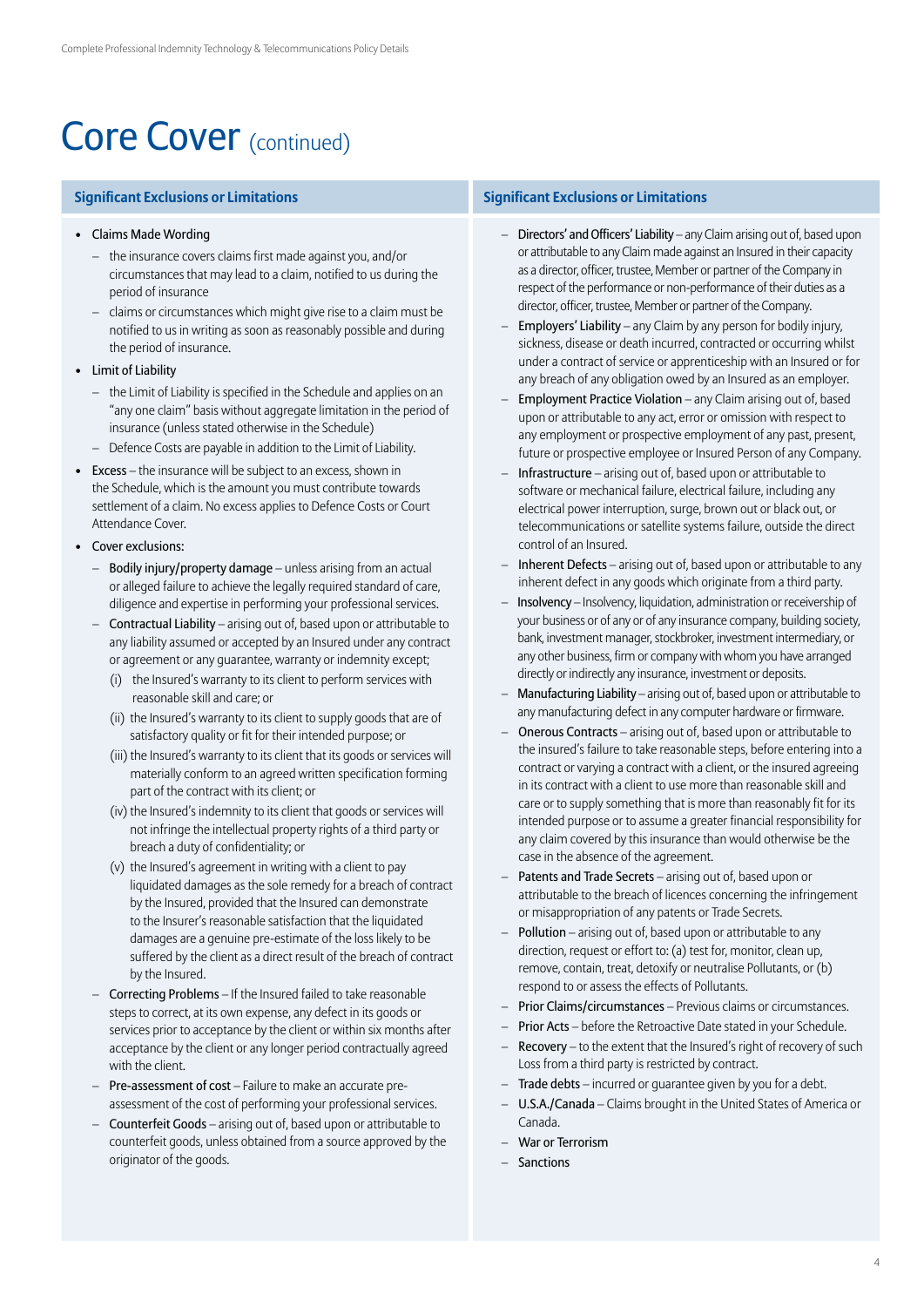# Additional Information

# How do I make a claim?

If you need to claim, your dedicated claims handler will help and guide you through the process.

You can notify us of a claim by:

#### Telephone: **0344 893 9500**

Post: Claims Division Allianz Insurance plc 500 Avebury Boulevard Milton Keynes MK9 2XX

### **Lines are open from 9am to 5pm, Monday to Friday.**

# What to expect when making a claim

Allianz aims to deal with your claim promptly and fairly. We will update you on the progress of your claim by email, mail or by phone – whichever you prefer.

Depending on the type of claim and value involved, we may:

- forward a claim form for you to complete and sign
- ask you for additional information (eg,photographs)
- appoint an independent expert to deal with your claim
- arrange for a member of our claims team to visit you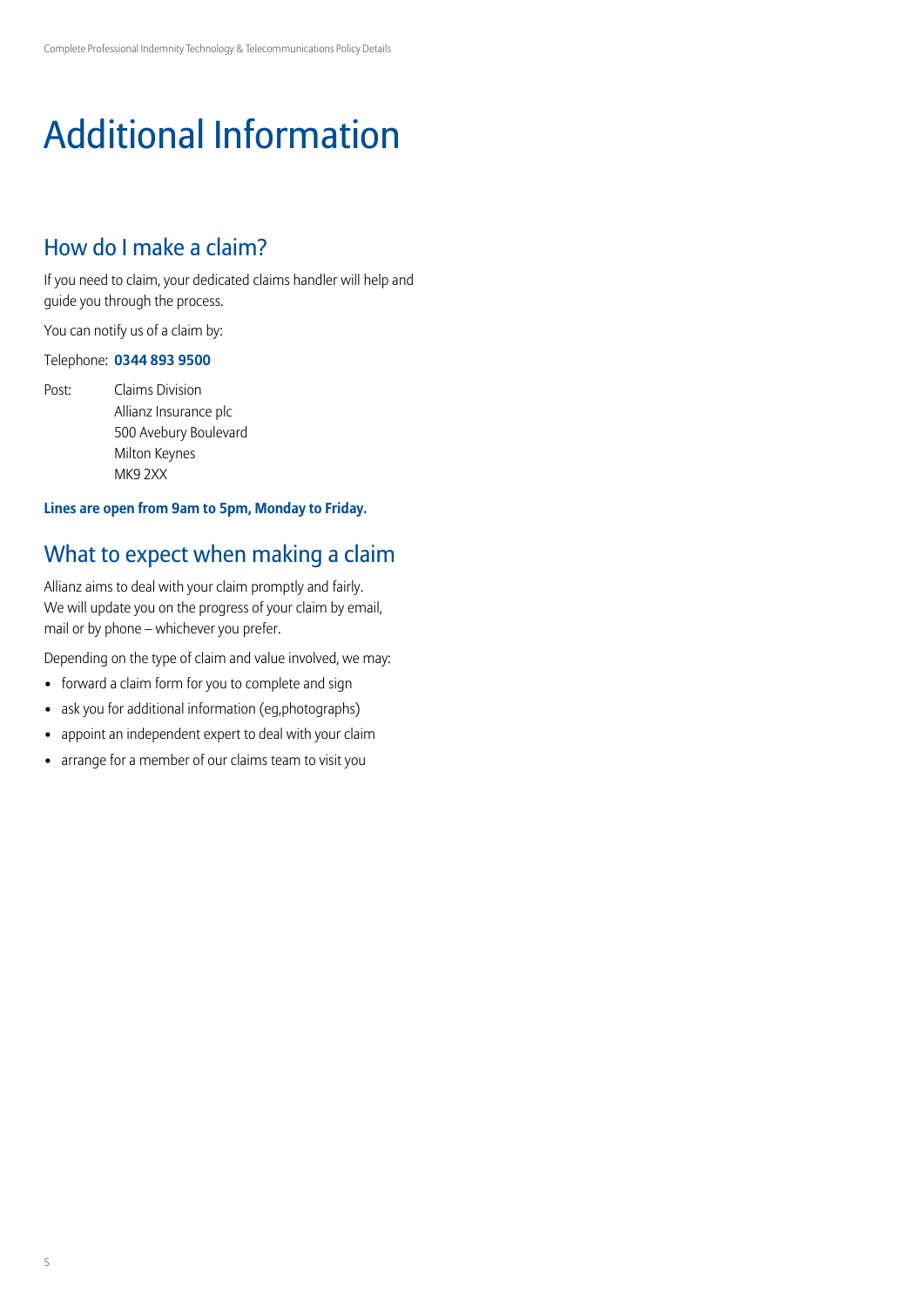# Data Protection

Allianz Insurance plc together with other companies within the Allianz SE group of companies ("Allianz Group") may use the personal and business details you have provided or which are supplied by third parties including any details of directors, officers, partners and employees (whose consent you must obtain) to:

- provide you with a quotation, deal with the associated administration of your Policy and to handle claims;
- search credit reference, credit scoring and fraud agencies who may keep a record of the search;
- share with other insurance organisations to help offset risks, administer your Policy, for statistical analysis, and to handle claims and prevent fraud;
- support the development of our business by including your details in customer surveys, for market research and business reviews which may be carried out by third parties acting on our behalf.

Allianz Group may need to collect and process data relating to individuals who may benefit from the Policy ("Insured Persons"), which under the Data Protection Act is defined as sensitive (such as medical history of Insured Persons) for the purpose of evaluating the risk and/or administering claims which may occur. You must ensure that you have explicit verbal or written consent from the Insured Persons to such information being processed by Allianz Group and that this fact is made known to the Insured Persons.

Telephone calls may be recorded for our mutual protection, training and monitoring purposes. Under the Data Protection Act 1998 individuals are entitled to request a copy of all the personal information Allianz Insurance plc holds about them. Please contact the Customer Satisfaction Manager, Allianz Insurance plc, 57 Ladymead, Guildford, Surrey, GU1 1DB. Personal details may be transferred to countries outside the EEA. They will at all times be held securely and handled with the utmost care in accordance with all principles of English law. By applying for and/or entering into this insurance Policy you will be deemed to specifically consent to the use of your data and your insurance Policy data in this way and for these purposes and that your directors, officers, partners, and employees have consented to our using their details in this way.